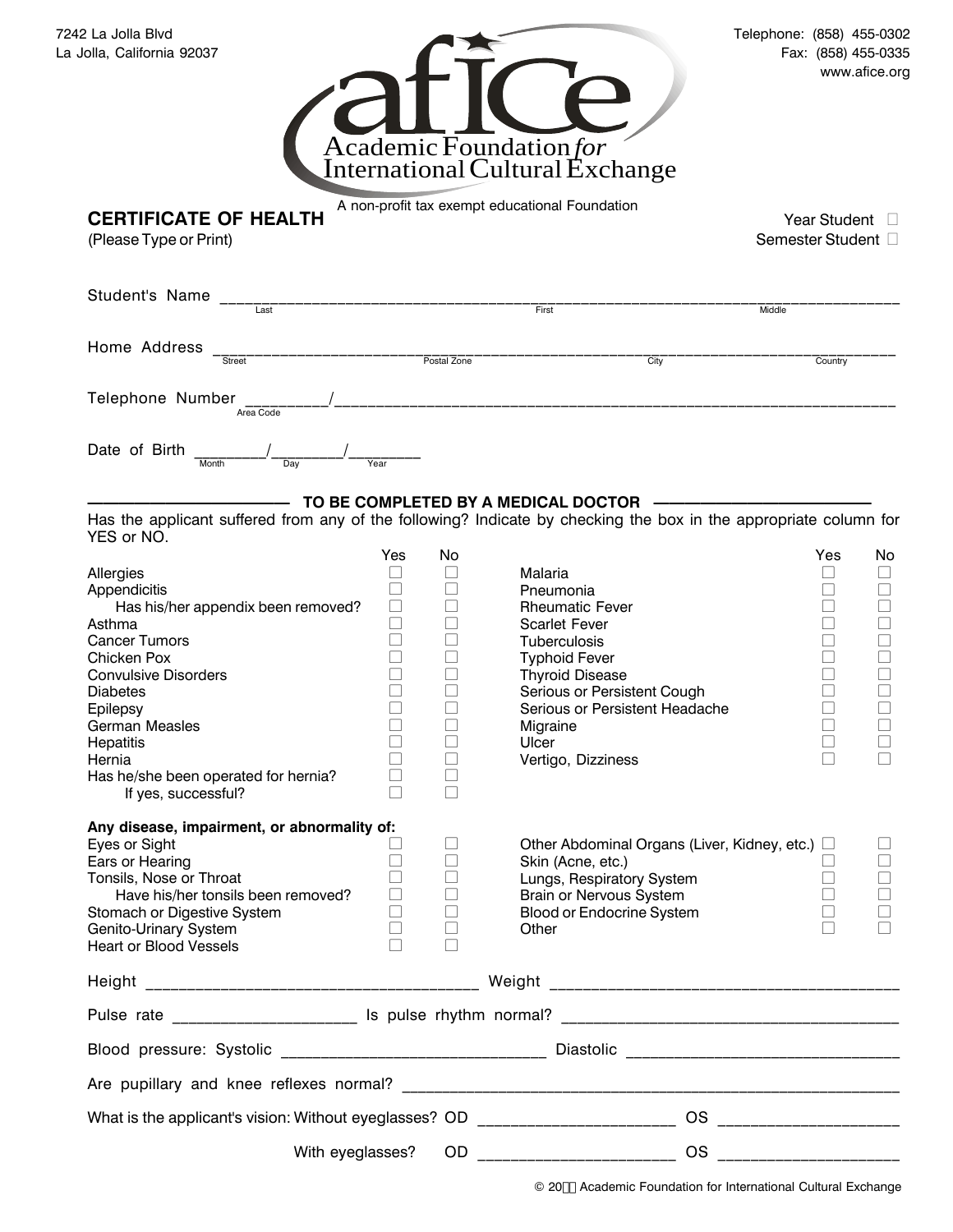Please give full information (including dates and details) about every disease or impairment mentioned in any of the questions on the first page.

| Has the applicant ever been hospitalized?<br>Yes □<br>$\mathsf{No}\,\Box$                                                                                                                                                                                                                                            |
|----------------------------------------------------------------------------------------------------------------------------------------------------------------------------------------------------------------------------------------------------------------------------------------------------------------------|
| If yes, please give date, diagnosis and outcome of each illness or accident __________________________________                                                                                                                                                                                                       |
| Is the applicant currently taking any oral medication? Yes $\Box$ No $\Box$ Injected medication Yes $\Box$ No $\Box$ Other medication Yes $\Box$ No $\Box$                                                                                                                                                           |
| If yes, please give name(s) of medication(s), diagnosis and indicate when treatment will be discontinued ___________                                                                                                                                                                                                 |
| Does the applicant have a history or present evidence of nervous, emotional or mental abnormality? For example, is there any<br>history of enuresis, nervous breakdown, nervous fatigue, recurrent nightmares, sleepwalking, stammering, stuttering or other<br>similar conditions?<br>Yes $\Box$<br>No <sub>1</sub> |
|                                                                                                                                                                                                                                                                                                                      |
| Does the applicant have a history or present evidence of any emotional or eating disorder?<br>Yes $\square$<br>No <sub>1</sub>                                                                                                                                                                                       |
|                                                                                                                                                                                                                                                                                                                      |
| Has the applicant ever consulted a neurologist, psychiatrist, psychologist or any other specialist in nervous or emotional or eating<br>disorders?<br>Yes $\Box$<br>No <sub>1</sub>                                                                                                                                  |
|                                                                                                                                                                                                                                                                                                                      |
| Does the applicant have any health limitations or do you know of any pertinent medical information which is important for<br>AFICE to know should the applicant be considered for placement abroad?<br>Yes $\square$<br>No <sub>1</sub>                                                                              |
| If yes, please comment fully and the state of the state of the state of the state of the state of the state of                                                                                                                                                                                                       |
| Will the applicant need any orthodontic care during the coming year?<br>Yes $\square$<br>No <sub>1</sub>                                                                                                                                                                                                             |
| If yes, attach a statement from the orthodontists, indicating present status, exact care essential to the orthodonture and date care<br>will be completed.                                                                                                                                                           |
| Has the applicant any history or present evidence of any allergy?<br>Yes $\square$<br>No <sub>1</sub>                                                                                                                                                                                                                |
|                                                                                                                                                                                                                                                                                                                      |
|                                                                                                                                                                                                                                                                                                                      |
| Frequency of symptoms<br><u> 1980 - Andrea Andrew Maria (h. 1980).</u>                                                                                                                                                                                                                                               |
| Duration of symptoms (hours? days?)                                                                                                                                                                                                                                                                                  |
|                                                                                                                                                                                                                                                                                                                      |
| Describe symptoms in detail and indicate severity<br><u> 1990 - Johann Johann Stoff, deutscher Stoffen und der Stoffen und der Stoffen und der Stoffen und der Stoffen</u>                                                                                                                                           |
|                                                                                                                                                                                                                                                                                                                      |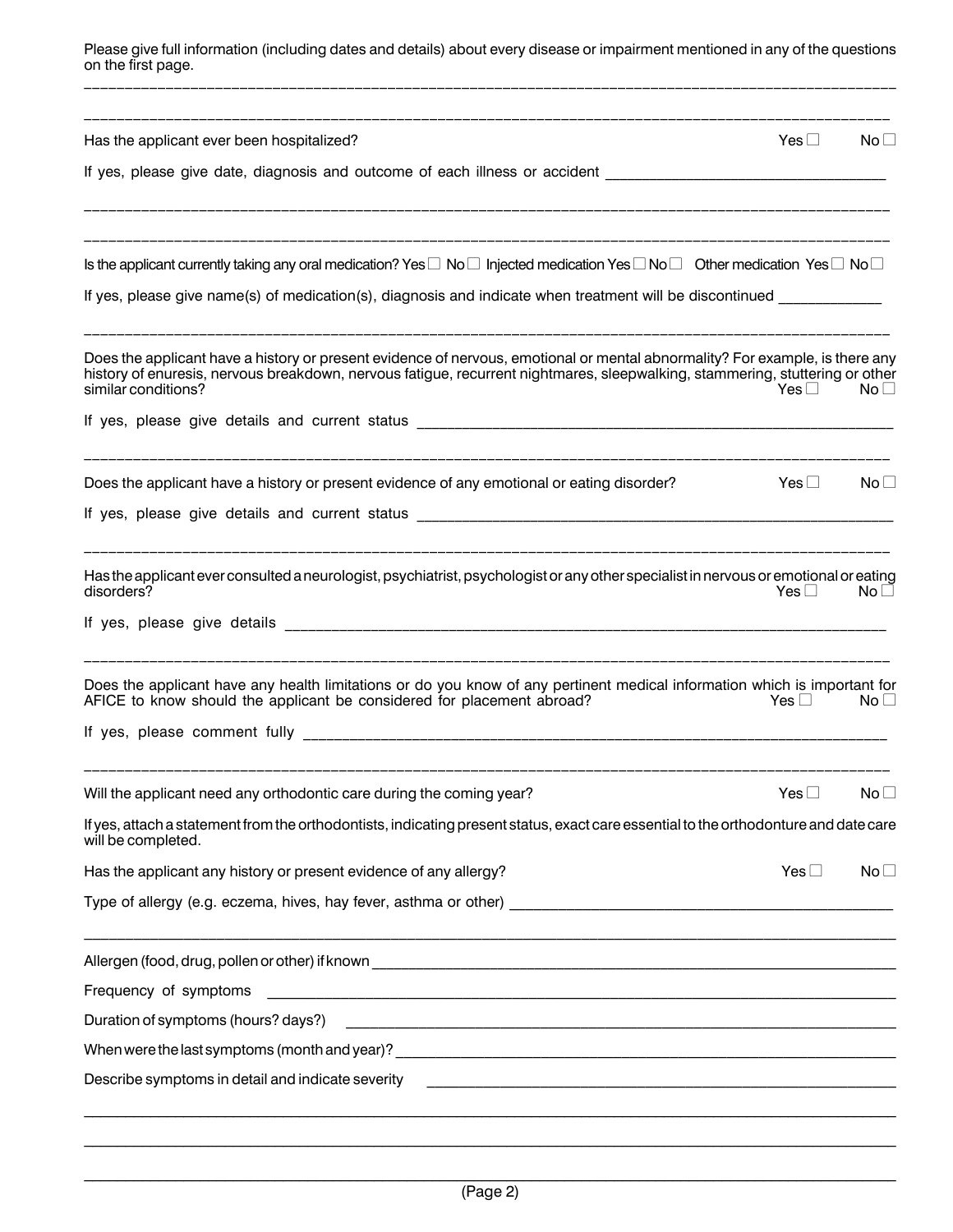Have the allergic symptoms ever interfered with the patient's ordinary activities at home or at school? Please give details and dates.

|                                   | In the past year has the applicant received for the allergy (ies):    |             |             |                                                                                                   |       |         |      |
|-----------------------------------|-----------------------------------------------------------------------|-------------|-------------|---------------------------------------------------------------------------------------------------|-------|---------|------|
|                                   |                                                                       |             |             |                                                                                                   |       |         |      |
|                                   |                                                                       |             |             |                                                                                                   |       |         |      |
|                                   |                                                                       |             |             | Please indicate any treatment for allergy (ies) expected during the coming two years by means of: |       |         |      |
|                                   | a) injected medications? (give names, anticipated dosages and dates)  |             |             |                                                                                                   |       |         |      |
|                                   | b) oral medications? (give names, anticipated dosages and dates)      |             |             |                                                                                                   |       |         |      |
|                                   |                                                                       |             |             |                                                                                                   |       |         |      |
|                                   | When will allergy treatment and medication be entirely discontinued?  |             |             |                                                                                                   |       |         |      |
|                                   | How long has the applicant been your patient?                         |             |             |                                                                                                   |       |         |      |
|                                   | In my opinion the general state of applicant's health is: (Check one) |             |             |                                                                                                   |       |         |      |
| $\square$ Excellent               | $\Box$ Good                                                           | $\Box$ Fair | $\Box$ Poor |                                                                                                   |       |         |      |
| Comments:                         |                                                                       |             |             |                                                                                                   |       |         |      |
| Name of Physician (Type or Print) |                                                                       |             |             | Degree                                                                                            |       |         |      |
| Address                           | Street                                                                |             |             | Date of Examination                                                                               | Month | Day     | Year |
|                                   | Postal Zone                                                           |             |             | City                                                                                              |       | Country |      |